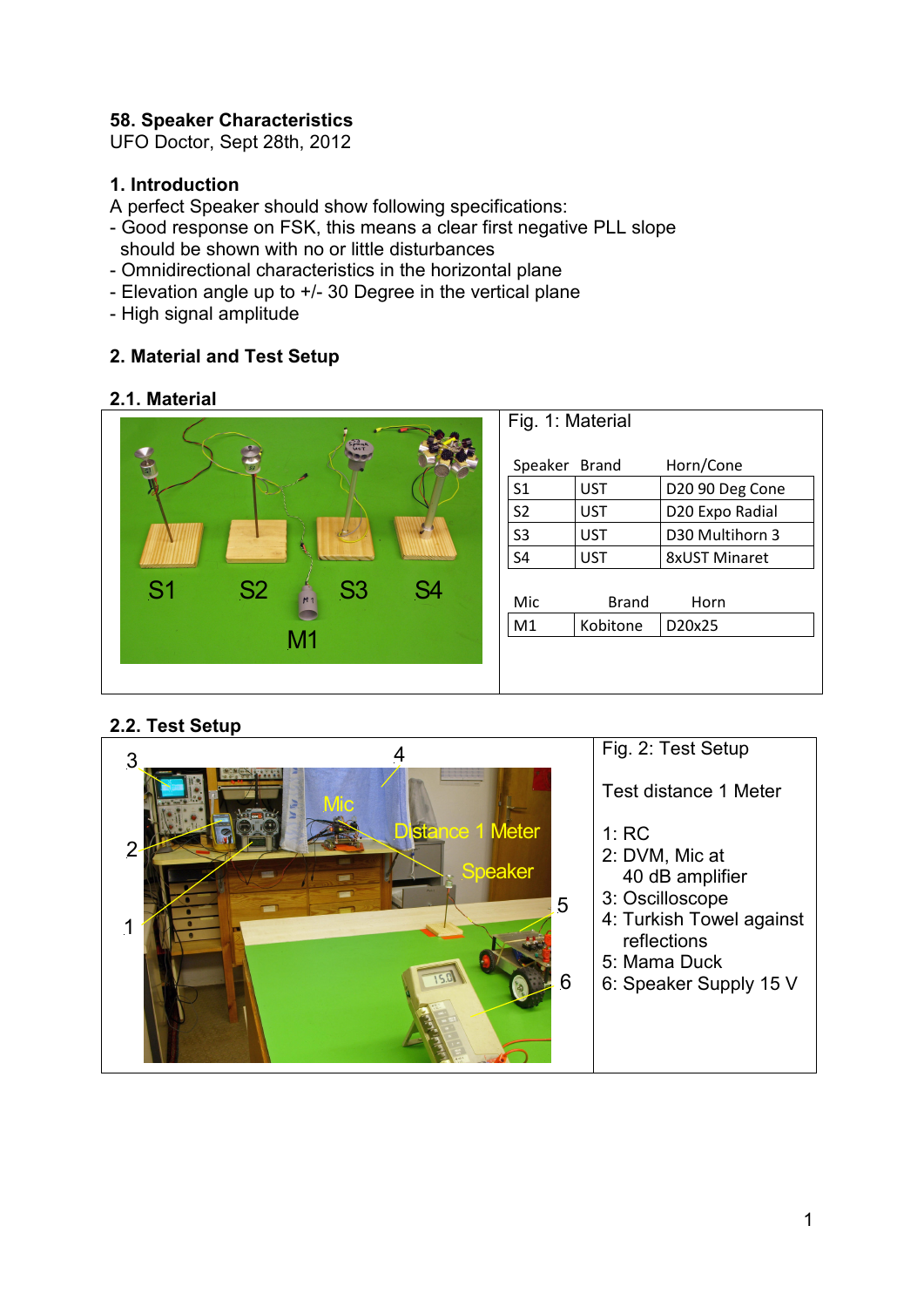# **3. Results**

Recorded data:

- 1: Speaker tilted -30 deg (forward)
- 2: Speaker vertical
- 3: Speaker tilted 30 deg (backward)
- 4: Speaker rotated horizontal for Minimum Output Signal
- 5: Speaker rotated horizontal for Maximum Output Signal
- 6. Estimation of Signal Quality: Q=200 for perfect first negative slope



#### **Comment 1:**

Speaker S2 offers the best overall performance

# **4. PLL Analog Signal Quality Results**

Top: PLL Analog Out, 2V/Div Middle: Mic 40 dB gain, 0.5V/Div Below: Synch Signal, 5V/Div Time setting: 1 msec/Div

### **Speaker S1 (D20mm, 90 Deg cone)**



VERY IMPORTANT: The first negative PLL slope should be clear and stable!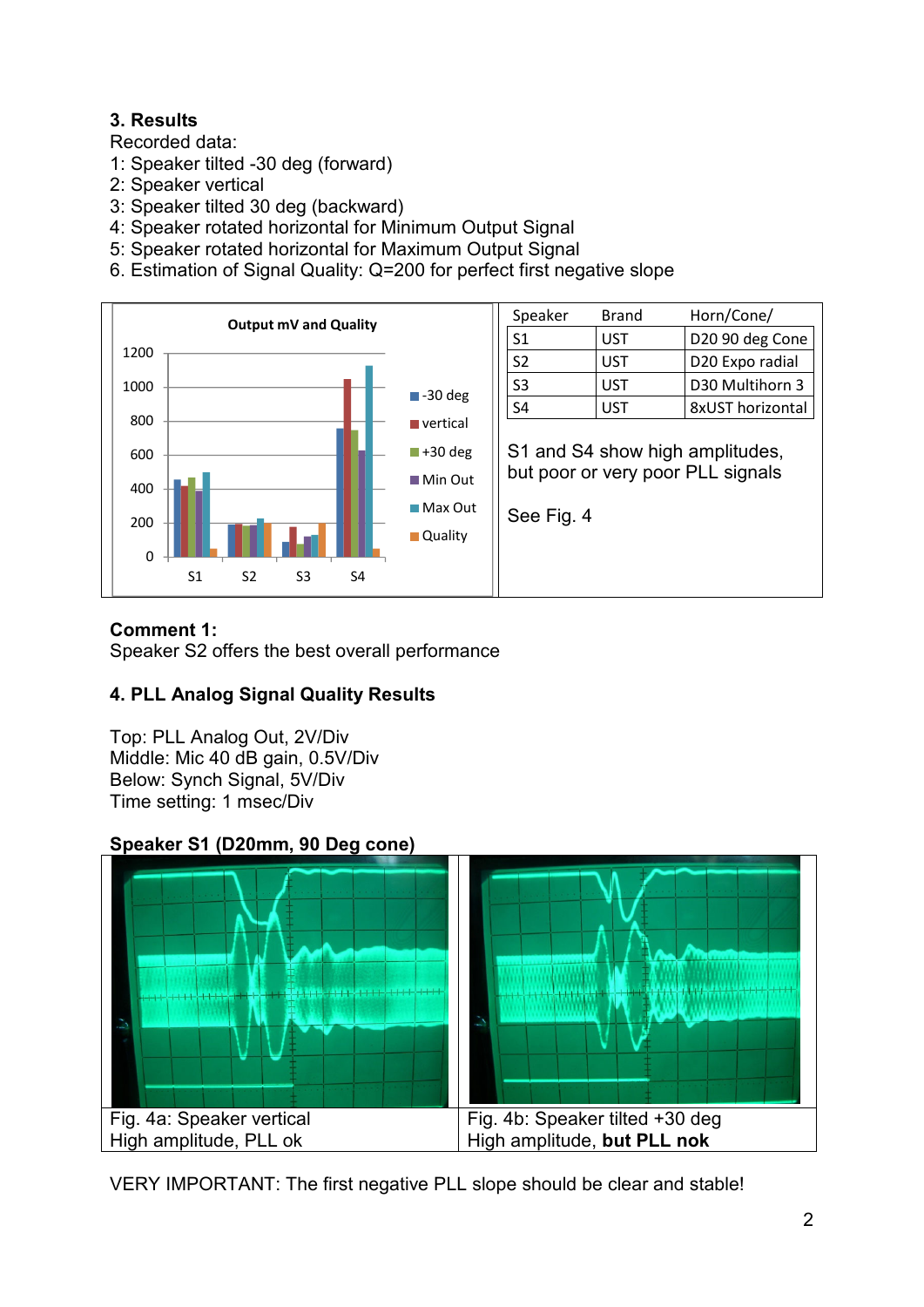**Speaker S2 (D20, Exponential radial)** 



### **Speaker S3 (D30, Multihorn 3)**



# **Speaker S4 (8xUST Minaret)**



# **Comment 2:**

Speaker S2 shows the best characteristics for our ambitious application! The Speaker S4 (with very good amplitude) shows dramatic PLL Problems!